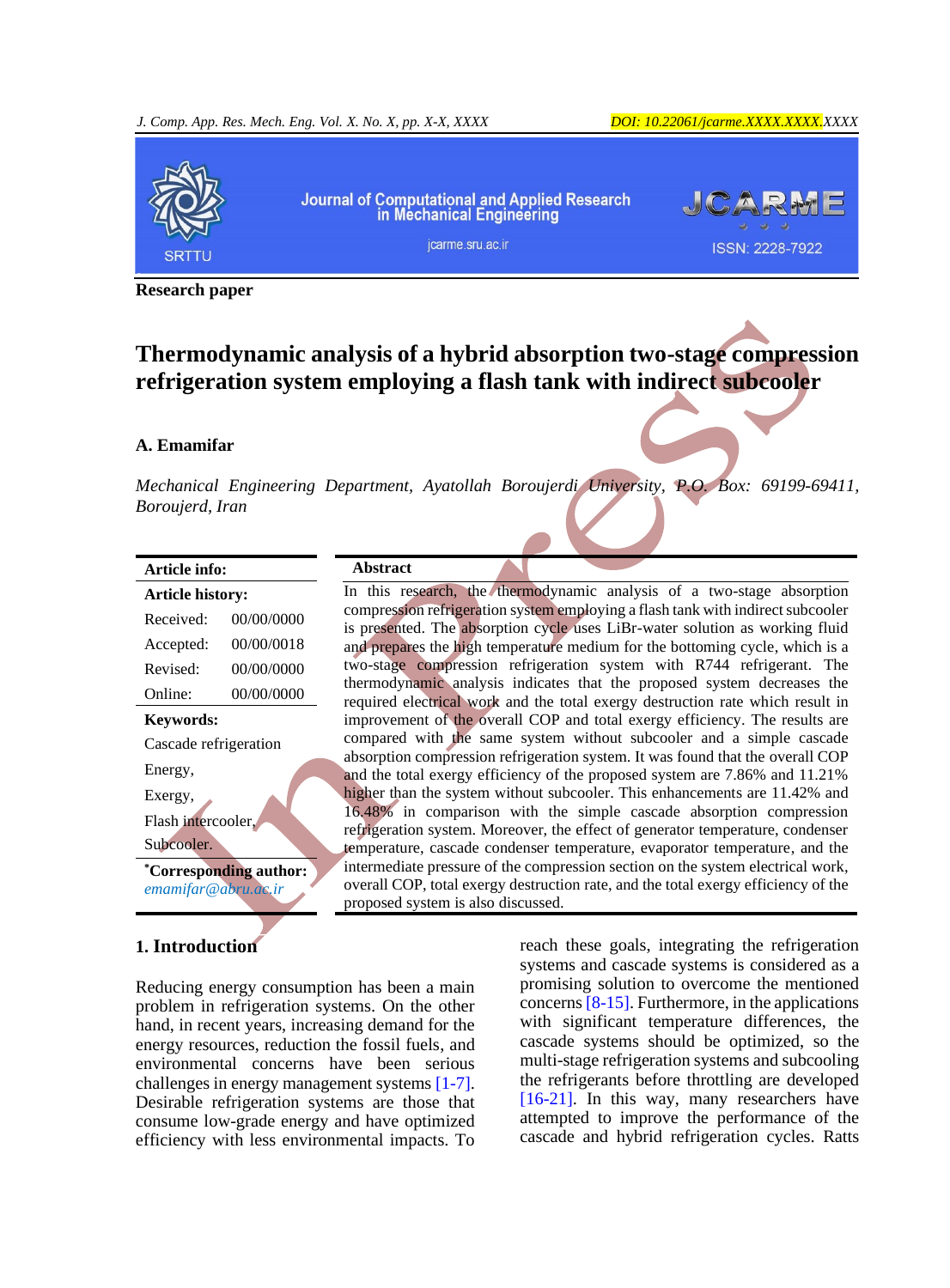and Brown [\[22\]](#page-13-0) employed entropy analysis for a cascade cycle to determine the optimum intermediate temperature and pressure. They concluded that the cascade cycle losses reduced by 78% compared to the single cycle. Binging et al. [\[23\]](#page-13-1) investigated the NH3/CO2 cascade refrigeration cycle and compared it with a twostage and a single-stage NH3 cycle. They resulted that the cascade system has the best COP for temperatures below -40°C. They also investigated the variations of different temperature parameters of the cycles on the performance of the system. Lee et al. [\[24\]](#page-13-2) analyzed the first law and the second law equations for an NH3/CO2 cascade refrigeration system. They investigated the evaporator temperature, condenser temperature, and the DT cascade condenser on the performance of the cycle. Battacharyya and Sarkar [\[25\]](#page-13-3) obtained optimum values for low, intermediate and, high temperatures for a two-stage CO2/C3H8 cascade cycle. Getu and Bansal [\[26\]](#page-13-4) carried out a thermodynamic analysis for an R744/R717 cascade refrigeration cycle and determined the optimum thermodynamic parameters for the system. Zubai et al. [\[27\]](#page-13-5) analyzed a two-stage refrigeration cycle and resulted that the compressor efficiency causes the highest losses of the cycle. Ghorbani et al.[\[28\]](#page-13-6) proposed a new integrated system of natural gas liquids, liquefied natural gas and, nitrogen remove unit and optimized it to reach lower electrical power consumption. Mehrpooya et al. [\[29\]](#page-13-7) introduced a novel system for large-scale NGL process using an absorption refrigeration system and reported a 31% and 30 % reduction in heat transfer area and power of the cycle, respectively. Torella et al. [\[30\]](#page-13-8) presented a general method based on subcooling and desuperheating parameters related to seven twostage refrigeration configurations and found the minimum COP for these systems. Rezayan and Behbahaninia [\[31\]](#page-13-9) performed a thermodynamic optimization on a CO2/NH3 refrigeration cycle considering annual costs as the objective function. Aminyavari et al. [\[32\]](#page-13-10) used a genetic algorithm for multi optimization of a CO2/NH3 cascade refrigeration cycle. The total cost and exergy efficiency were taken as objective functions and, the optimum parameters were obtained. Eini et al. [\[33\]](#page-14-0) presented a novel multiobjective optimization for a cascade refrigeration cycle and introduced the optimum

values based on the exergy, economic and inherent safety level of the system. Kilicarslan and Hosoz [\[34\]](#page-14-1) analyzed the thermodynamic performance of a cascade refrigeration system and determined the couple refrigerants that have higher COP and lower irreversibility. Baakeem et al. [\[35\]](#page-14-2) studied the performance of a multistage compression cycle for different refrigerants. They stated that R717 is an optimal refrigerant, while R407C is inadvisable as a refrigerant in the saturated system. Sun et al. [\[36\]](#page-14-3) compared the thermodynamic performance of R23 and R41 in a cascade refrigeration system and resulted that using R41/RC404A in the system represents more desirable results in comparison with R23/R404A. Dopazo et al. [\[37\]](#page-14-4) numerically and experimentally investigated a cascade refrigeration cycle employing CO2 and NH3 as the refrigerant. They obtained the optimum condenser temperature for CO2 in the system. Ma et al. [\[38\]](#page-14-5) used a falling film cascade heat exchanger in a refrigeration system. They stated that the smaller temperature difference of the proposed cascade heat exchanger improves the COP of the system. Sun et al. [\[39\]](#page-14-6) investigated the best refrigerant couples for use in a cascade refrigeration cycle and recommended R170 and R41 for use in lowtemperature cycles. They also introduced R161 for use in higher temperature cycles. Sarkar et al. [\[40\]](#page-14-7) investigated proper natural refrigerant couples for a cascade refrigeration system based on normal boiling point and evaporator temperature. Manjili and Yavari [\[41\]](#page-14-8) proposed a new CO2 ejector refrigeration system using two intercoolers and resulted that multi intercooling can improve COP in comparison with the conventional ejector refrigeration systems. Xing et al. [\[42\]](#page-14-9) employed two ejectors in a two-stage CO2 refrigeration cycle and demonstrated that compared with flash tanks, using double ejectors results in higher COP values. Mosaffa et al. [\[43\]](#page-14-10) studied the parameters that enhance the performance and minimize the cost rates for two cascade refrigeration cycles with flash tank and investigated the effect of employing an indirect subcooler on system performance. Nemati et al. [\[44\]](#page-14-11) compared the performance of using CO2 and ethane in an ejector expansion refrigeration cycle in which the waste heat of the gas cooler was used in an ORC. Considering thermodynamic parameters of the cycle, they concluded that ethane shows better performance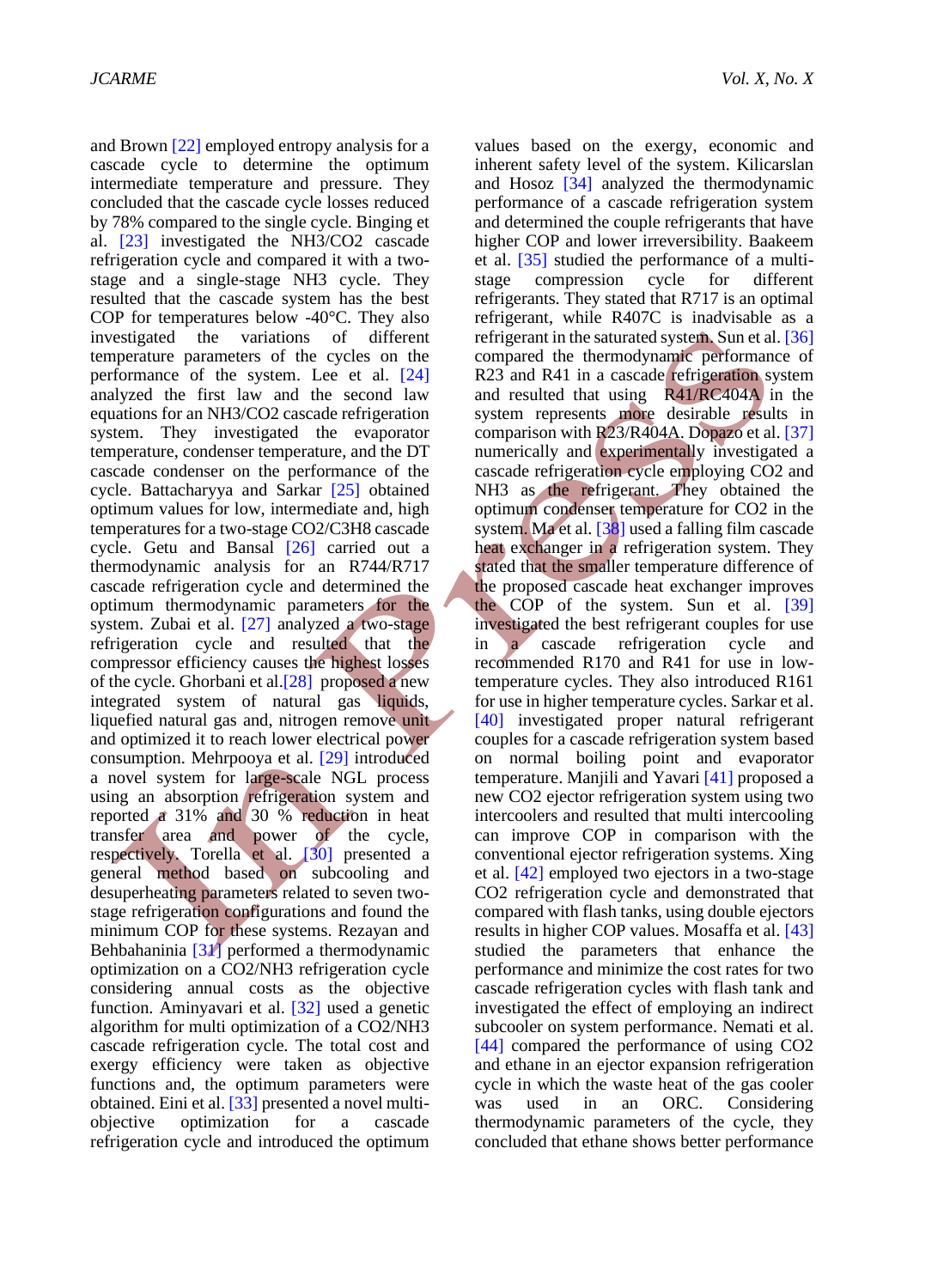as the refrigerant in their proposed cycle. Kumar Sing et al. [\[45\]](#page-14-12) investigated a cascade refrigeration cycle that uses a flash tank in the high-temperature cycle and a flash tank with indirect subcooler in the low temperature cycle. They compared the results for different natural refrigerants. Ma et al. [\[46\]](#page-14-13) investigated the effects of intercooling on heating performance for three different two-stage cycles and compared the heating performance for the subcycles of the presented systems. Mancuhan [\[47\]](#page-14-14) investigated the use of flash intercooling in a refrigeration system for different refrigerants and proposed optimum intermediate pressure for low and medium temperature applications.

Most of the studies on the cascade refrigeration systems employing a subcooler use different compression refrigeration cycles in upper and lower cycles. The focus of this paper is on employing an absorption system as a high temperature cycle in a hybrid cascade refrigeration system to save more electrical energy. The cold temperature cycle is a twostage compression refrigeration system with a flash tank that uses an indirect subcooler. The system analysis is done using LiBr-water solution in the absorption section and a natural refrigerant R744 in the compression cycle. The system analysis is performed according to the COP and the exergy efficiency for different evaporator temperatures, condenser temperatures, cascade condenser temperatures, generator temperatures, and different intermediate pressures of the compression section.

## **2. System description**

[Fig.](#page-2-0) 1 shows the schematics of a simple cascade absorption compression refrigeration system and a cascade absorption two-stage compression refrigeration system with a flash tank.

The schematic configuration of the proposed absorption two-stage compression cycle with a flash tank using indirect subrcooler is presented in [Fig.](#page-3-0) 2.

The system consists of two refrigeration cycles. The low-temperature cycle (LTC) is a two-stage compression cycle employing a flash tank. The high-temperature cycle (HTC) is an absorption refrigeration cycle that is coupled with the LTC.

The saturated liquid refrigerant entering the evaporator of the LTC absorbs heat from cold space and evaporates. The compressor I superheats the refrigerant by increasing the pressure and temperature of the saturated refrigerant and discharges it into the flash tank, where there are some two phase refrigerant. The superheat refrigerant cools down by rejecting heat to the saturated liquid refrigerant in the flash tank.



<span id="page-2-0"></span>**Fig. 1**. (a) Simple cascade absorption compression cycle, (b) absorption two stage compression cycle with a flash tank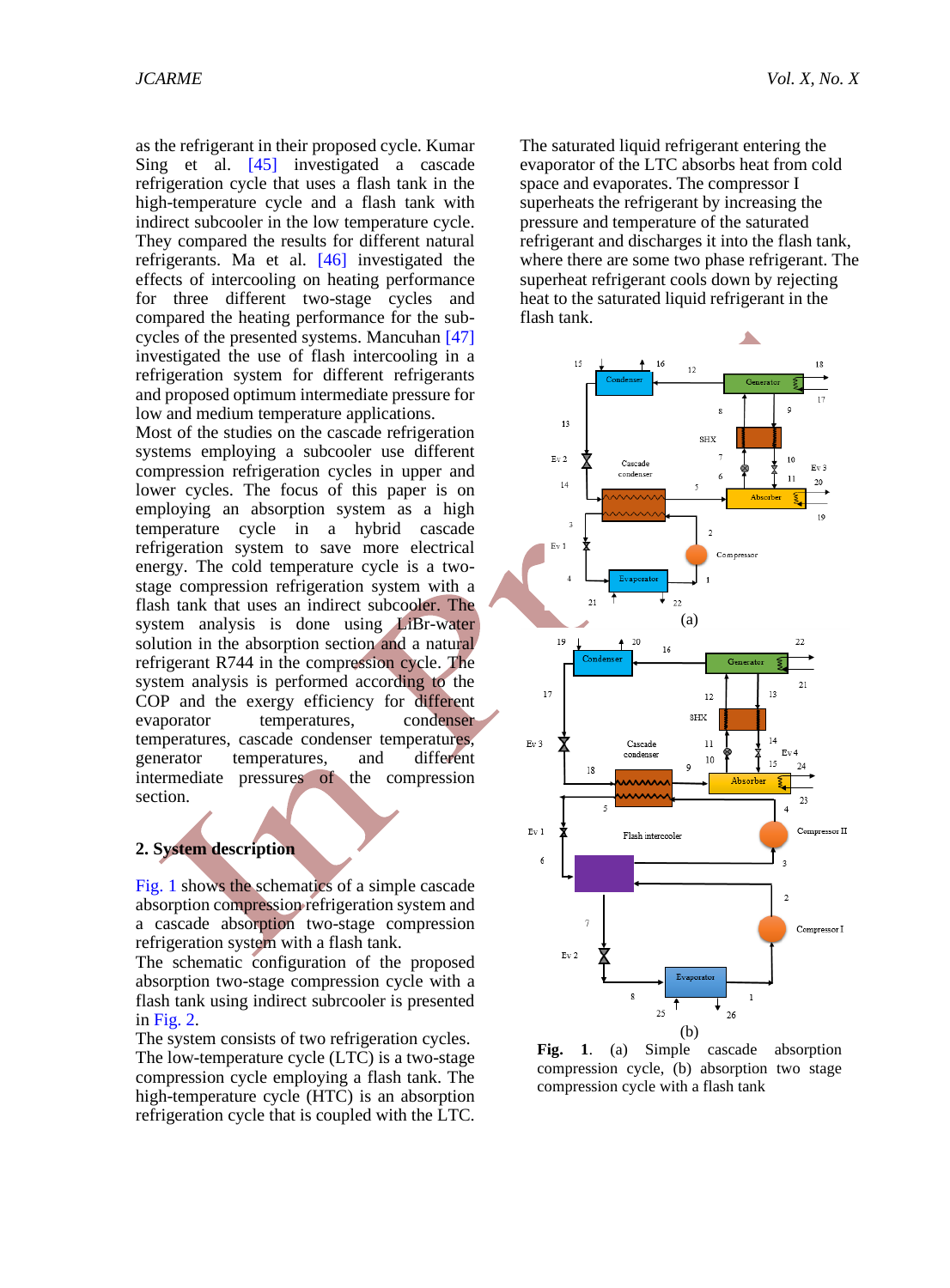

<span id="page-3-0"></span>**Fig. 2.** Absorption two stage compression cycle with a flash tank using indirect subrcooler

Therefore, some of the liquid refrigerant in the flash tank vaporizes and mixes with the cooled superheat vapor so that the saturated vapor exits from the flash tank flows through the compressor II, where the second stage compressing occurs and the high pressure and temperature refrigerant discharges to the cascade condenser. In the cascade condenser, the superheat refrigerant rejects heat to the low-temperature water which, comes from the absorption refrigeration system and condenses to saturated liquid. The saturated liquid stream leaving the cascade condenser divides into two branches. One passes through the expansion valve 2 to reach the intermediate pressure and flows into the flash tank and, another stream gets subcooled, passing through the flash tank. The cycle advances after passing the subcooled liquid refrigerant through the expansion valve1 and entering the evaporator. The LiBr absorption refrigeration system in this study supplies the cooling fluid for the cascade condenser. The saturated water vapor leaving the cascade condenser enters the absorber, and mixes with the concentrated Libr-H2O solution (strong solution). So, a dilute LiBr-H2O solution (weak solution) is obtained. The weak solution pumps to the generator passing through solution heat exchanger. The heat added to this weak solution

in the generator separates the water vapor from the LiBr solution and makes the strong solution. This strong solution enters the absorber after passing through the solution heat exchanger and expansion valve. The pure water vapor leaving the generator, enters the condenser, where it attains saturated liquid by rejecting heat to a lowtemperature medium. The saturated liquid water then passes through the expansion valve, and enters the evaporator.

#### **3. Thermodynamic modeling**

In order to investigate the thermodynamic performance of the system, the mass, energy, and exergy equations for the system should be analyzed. The EES software is employed in this study to perform all thermodynamic computations. The modeling of the proposed system is carried out based on the following assumptions:

The steady-state operation is considered for the system.

The temperature and the pressure losses through the pipes and equipment are neglected.

The isenthalpic process occurs in all expansion valves.

The state of the exit streams of the condensers, cascade condenser, and evaporator, are saturated.

The isentropic efficiency of the pump and compressors are constant.

The energy and exergy analysis of the system is performed applying the mass, the first law, and the second law of the thermodynamics on each component of the system. The mass equation for a steady-state system is given as:

$$
\sum_{k} \dot{m}_{in} = \sum_{k} \dot{m}_{out} \tag{1}
$$

Neglecting the kinetic and potential energies, the

<span id="page-3-1"></span>energy equation can be written as:  
\n
$$
\dot{Q}_k + \sum_{k} (\dot{m}h)_{in} = \dot{W}_k + \sum_{k} (\dot{m}h)_{out}
$$
\n(2)

In [Eq.](#page-3-1)  $(2)$  W, Q,  $h_{in}$ ,  $h_{out}$  and  $\dot{m}$  are the work rate, total heat transfer, mass flow rate, and inlet and outlet specific enthalpy for each system component. One of the serious challenges in refrigeration systems is the high rate of energy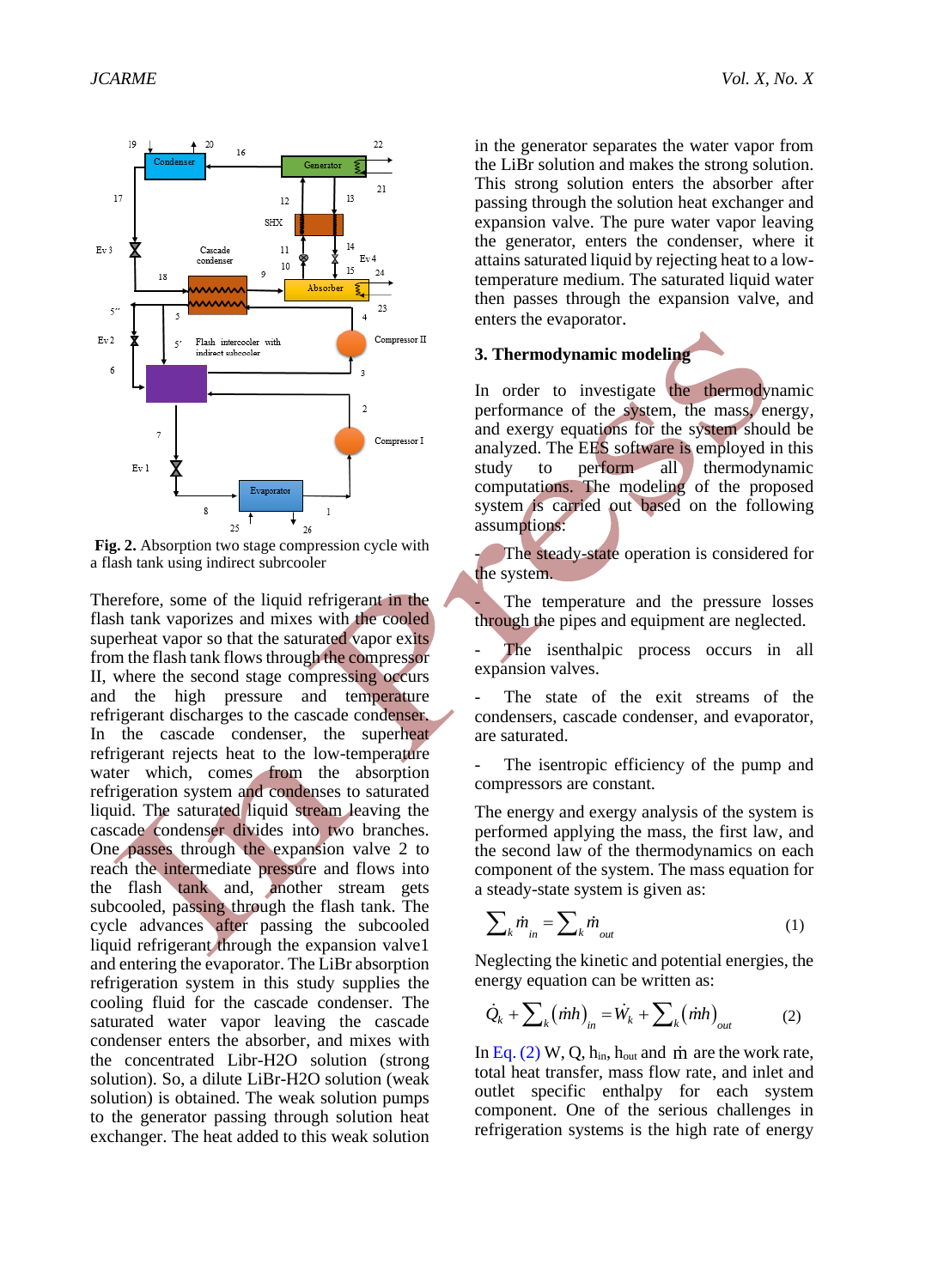consumption. In the proposed system, the total necessary energy for the system can be obtained as:

$$
\dot{W}_{tot} = \dot{W}_{compressort} + \dot{W}_{compressorII} + \dot{W}_{pump}
$$
 (3)

The COP of the absorption system, compression system, and the total COP of the hybrid system can be defined as:

$$
COP_{abs} = \frac{\dot{Q}_{cas}}{\dot{Q}_g + \dot{W}_p}
$$
 (4)

$$
COP_{vc} = \frac{\dot{Q}_{evp}}{\dot{W}_{compressionI} + \dot{W}_{compressionII}}
$$
 (5)

$$
COP_{total} = \frac{\hat{Q}_{evp}}{\dot{W}_{compressionI} + \dot{W}_{compressionII} + \dot{Q}_g + \dot{W}_p}
$$
 (6)

Where,  $COP<sub>abs</sub>$ ,  $COP<sub>vc</sub>$ , and  $COP<sub>total</sub>$  are coefficient of performance for the absorption system, compression system, and total system, respectively. Moreover,  $\dot{Q}_{\text{cas}}$  and  $\dot{Q}_g$  are the heat load of the cascade condenser and generator, respectively. Furthermore  $\dot{W}_p$  is the pump work. The intermediate pressure of the compression cycle is calculated as follows:

$$
P_3 = \sqrt{P_1 P_4} \tag{7}
$$

The degree of refrigerant subcooling in the compression cycle is derived as:

$$
a = \frac{h_5 - h_8}{h_5 - h_6} \tag{8}
$$

Where  $h_{6}$ , is the enthalpy of the saturated liquid in the flash intercooler. a=1 reveals the maximum subcooling while a=0 denotes no subcooling.

Exergy analysis can eliminate some losses of the first law of thermodynamics. It can be useful to identify the cause of the system defects and improve the system's efficiency.

Neglecting the chemical exergy, the kinetic exergy and the potential exergy changes, the specific stream exergy is defined as:

$$
\Psi = (h - h_0) - T_0 (s - s_0)
$$
\n(9)

Where  $h_0$  and  $s_0$  are the specific enthalpy and specific entropy of the fluid in the ambient temperature, respectively.  $T_0$  is the surrounding temperature. The exergy destruction rates for various components of the system are presented in [Table 1.](#page-5-0) The net exergy destruction rate for the system can be calculated as:

$$
\dot{I}_{dest} = \dot{E}x_{in} - \dot{E}x_{out} \tag{10}
$$

The exergy efficiency of the system can be obtained as follows:

$$
\eta_{II} = \frac{\dot{E}x_{out}}{\dot{E}x_{in}} = \frac{\dot{E}x_{in} - \dot{I}_{dest}}{\dot{E}x_{in}} = 1 - \frac{\dot{I}_{dest}}{\dot{E}x_{in}}
$$
(11)

Where,  $\mathbf{Ex}_{in}$  is the net electrical work inlet of the system plus the generator heat load and  $\dot{Ex}_{out}$  is the exergy rate for cooling effect of the evaporator.

# **3. Model Verification**

In order to validate the absorption cycle modeling, the results of the absorption cycle have been compared with the numerical results reported by Florides et al. [\[17\]](#page-13-11) with the following input parameters:  $T_{gen} = 75^{\circ}C$ ,  $T_{evp}$ =6°C,  $T_{cond}$  =31.5°C,  $T_{abs}$  =34.9°C and  $Q_{evp}$  =11 kW. As can be seen in [Table 2](#page-6-0) the maximum error in the numerical results is 1.61% for  $Q<sub>g</sub>$ .

The accuracy of the COP is about 1.35% % which show good agreement with the results of the Ref [\[17\]](#page-13-11) . The bottoming cycle is validated with the theoretical results presented by Mancuhan [\[47\]](#page-14-14) for a two stage flash intercooling refrigeration system assuming the following input variables:  $P_{int} = 593$  kPa,  $\overline{T}_{evp} = -20$ °C,  $T_{cond}$  $=40^{\circ}$ C, degree of subcooling=0 and degree of superheating=7°C. The comparison in single two stage flash intercooling  $CO<sub>2</sub>$  refrigeration system and the corresponding results of the Ref [\[47\]](#page-14-14) are presented in [Table 3.](#page-6-1)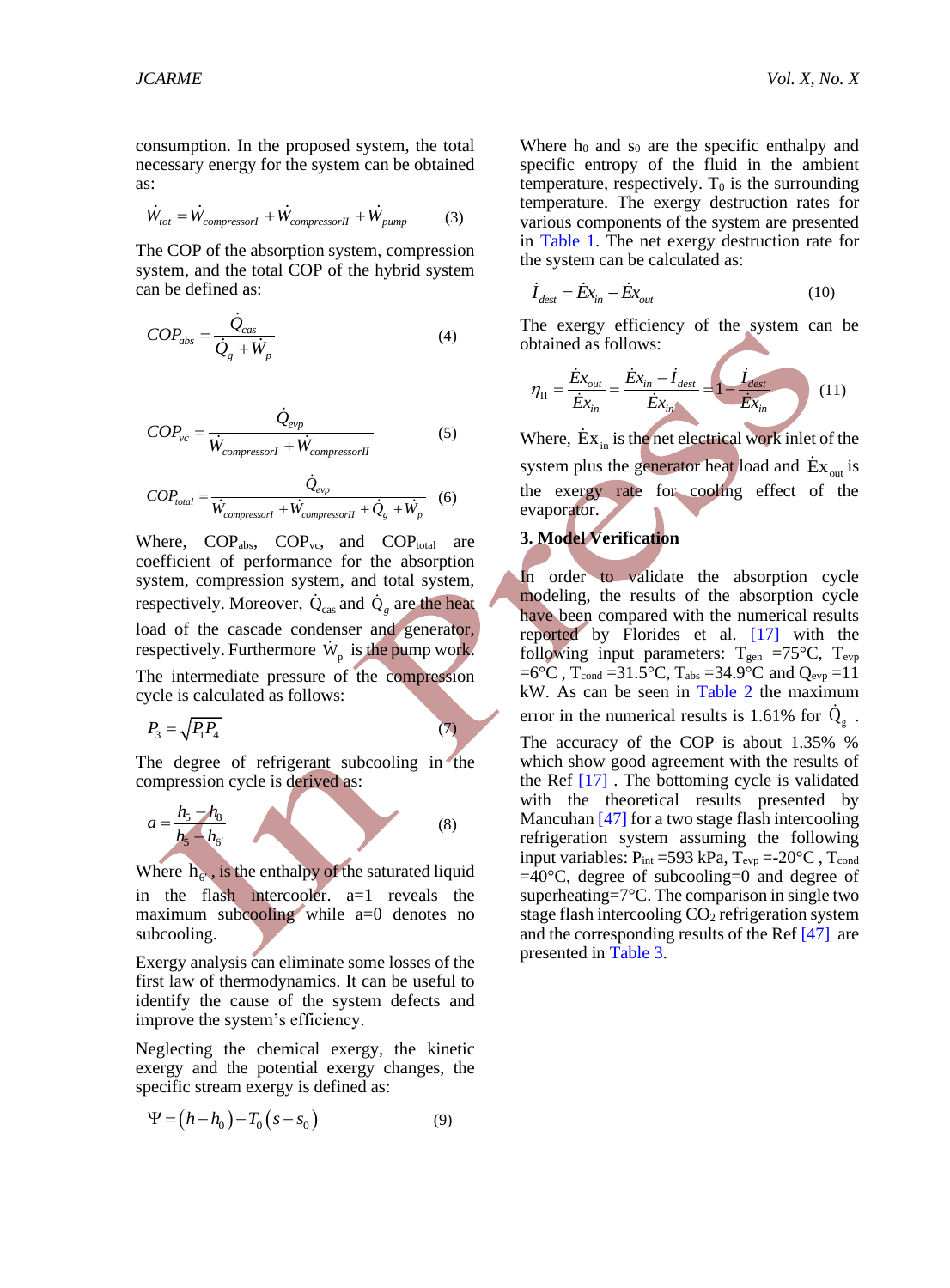<span id="page-5-0"></span>

| Component                         | Energy equations                                                                                                                                                                          | Exergy equations                                                                                                                               |
|-----------------------------------|-------------------------------------------------------------------------------------------------------------------------------------------------------------------------------------------|------------------------------------------------------------------------------------------------------------------------------------------------|
| Evaporator                        | $Q_{\text{even}} = m_1(h_1 - h_2)$                                                                                                                                                        | $\dot{I}_{evab} = \dot{m}_8 \psi_8 - \dot{m}_1 \psi_1 + \dot{m}_{25} \psi_{25} - \dot{m}_{26} \psi_{26}$                                       |
| Compressor I                      | $\dot{W}_{\textit{compressort}} = \dot{m}_1(h_2 - h_1)$                                                                                                                                   | $\dot{I}_{comm} = \dot{m}_1 \psi_1 - \dot{m}_2 \psi_2 + \dot{W}_{compressort}$                                                                 |
| Compressor II                     | $W_{compressorII} = \dot{m}_3(h_4 - h_3)$                                                                                                                                                 | $I_{\text{compA}} = \dot{m}_3 \psi_3 - \dot{m}_4 \psi_4 + \dot{W}_{\text{compresorII}}$                                                        |
| Flash<br>intercooler              | $\dot{m}_2 + \dot{m}_6 = \dot{m}_3$<br>$m_{5'} = m_{7}$<br>$\dot{m}_{5}h_{5} + \dot{m}_{6}h_{6} + \dot{m}_{5}h_{7} = \dot{m}_{7}h_{7} + \dot{m}_{3}h_{3}$                                 | $I_{Flash} = \dot{m}_{S'} \psi_{S'} + \dot{m}_{S} \psi_{6} + \dot{m}_{2} \psi_{2} - \dot{m}_{7} \psi_{7} + \dot{m}_{3} \psi_{3}$               |
| Expansion<br>valve 1              | $h_7 = h$<br>$\dot{m}_7 = \dot{m}_8$                                                                                                                                                      | $\dot{I}_{ev} = \dot{m}_{\gamma} \psi_{\gamma} - \dot{m}_{\rm s} \psi_{\rm s}$                                                                 |
| Expansion<br>valve 2              | $h_{5'} = h_6$<br>$\dot{m}_{5'} = \dot{m}_{6}$                                                                                                                                            | $I_{ev} = m_s \psi_s$ , $- m_b \psi_s$<br>$I_{cos} = m_4 (\psi_4 - \psi_5) + m_{18} (\psi_{18} - \psi_9)$                                      |
| Cascade heat<br>exchanger         | $\dot{Q}_{cas} = \dot{m}_4 (h_4 - h_5)$                                                                                                                                                   |                                                                                                                                                |
| Expansion<br>valve 3              | $h_{17} = h_{18}$<br>$m_{17} = m_{18}$                                                                                                                                                    | $\dot{I}_{\nu 3} = \dot{m}_{17} \psi_{17} - \dot{m}_{18} \psi_{18}$                                                                            |
| Absorber                          | $m_{0} + m_{15} = m_{10}$<br>$c_{15}m_{15}=c_{10}m_{10}$<br>$\dot{Q}_{abs} = \dot{m}_9 h_9 + \dot{m}_{15} h_{15} - \dot{m}_{10} h_{10}$                                                   | $\dot{I}_{\text{obs}} = \dot{m}_0 \psi_0 + \dot{m}_1 \psi_{15} - \dot{m}_1 \psi_{10} + \dot{m}_2 \psi_{23} - \dot{m}_2 \psi_{24}$              |
| Pump                              | $\dot{W}_{pump} = \dot{m}_{10} (P_{16} - P_9) / \rho \eta_p$<br>$\dot{W}_{pump} = \dot{m}_{11}h_{11} - \dot{m}_{10}h_{10}$<br>$m_{11} = m_{10}$                                           | $\dot{I}_{num} = \dot{m}_{10} V_{10} - \dot{m}_{11} V_{11} + \dot{W}_{pump}$                                                                   |
| <b>Solution</b> heat<br>exchanger | $\dot{m}_{11}h_{11} + \dot{m}_{13}h_{13} = \dot{m}_{12}h_{12} + \dot{m}_{14}h_{14}$<br>$\varepsilon = \frac{T_{13} - T_{14}}{T_{13} - T_{11}}$                                            | $I_{\rm She} = \dot{m}_{11}\psi_{11} + \dot{m}_{13}\psi_{13} - \dot{m}_{12}\psi_{12} - \dot{m}_{14}\psi_{14}$                                  |
| Generator                         | $\dot{m}_{13} + \dot{m}_{16} = \dot{m}_{12}$<br>$\dot{Q}_e = \dot{m}_{12}h_{12} - \dot{m}_{13}h_{13} - \dot{m}_{16}h_{16} = \dot{m}_{21}h_{21} - \dot{m}_{22}h_{22}$<br>$m_{21} = m_{22}$ | $\dot{I}_{\text{gen}} = \dot{m}_{12}\psi_{12} - \dot{m}_{13}\psi_{13} - \dot{m}_{16}\psi_{16} + \dot{m}_{21}\psi_{21} - \dot{m}_{22}\psi_{22}$ |
| Expansion<br>valve 4              | $h_{14} = h_{15}$<br>$\dot{m}_{14} = \dot{m}_{15}$                                                                                                                                        | $\dot{I}_{\text{out}} = \dot{m}_{14}\psi_{14} - \dot{m}_{15}\psi_{15}$                                                                         |
| Absorption<br>Condenser           | $\dot{Q}_{cond} = \dot{m}_{16}h_{16} - \dot{m}_{17}h_{17} = \dot{m}_{19}h_{19} - \dot{m}_{20}h_{20}$<br>$\dot{m}_{16} = \dot{m}_{17}$ , $\dot{m}_{19} = \dot{m}_{20}$                     | $I_{cond} = \dot{m}_{16} \psi_{16} - \dot{m}_{17} \psi_{17} + \dot{m}_{19} \psi_{19} - \dot{m}_{20} \psi_{20}$                                 |

**Table 1.** Energy and exergy equations for different components of the system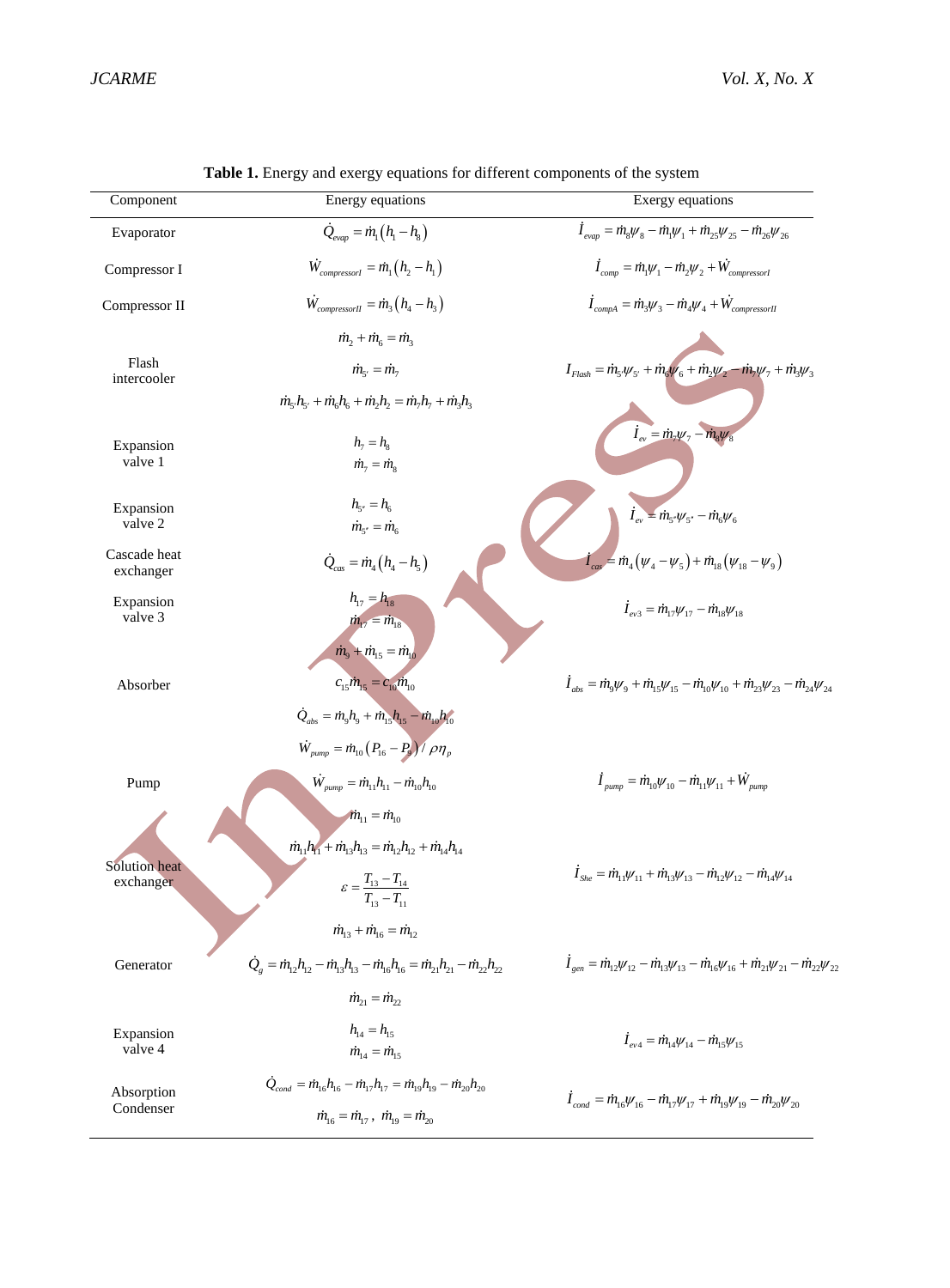As can be observed, there is small deviation between the results. The deviationa are 7.11% for the COP and 3.91% for the exergy efficiency. Moreover, comparison of the system COP variations versus condenser temperature with the Ref [\[47\]](#page-14-14) is illustrated in [Fig.](#page-6-2) 3 which indicate good accuracy of the computations. The main input thermodynamic parameters of the system are presented in [Table 4.](#page-6-3)

<span id="page-6-0"></span>**Table 2.** Comparison of the absorption cycle with Ref [\[17\]](#page-13-11)

| Parameter              | Ref[17] | Present<br>solution | Error $(\%)$ |
|------------------------|---------|---------------------|--------------|
| $Q_{\alpha}$ (kW)      | 14.1    | 13.95               | 1.06         |
| $Q_{\text{cond}}$ (kW) | 11.8    | 11.65               | 1.27         |
| $Q_{g}$ (kW)           | 14.9    | 14.66               | 1.61         |
| COP                    | 0.74    | 0.75                | 1.35         |

<span id="page-6-1"></span>**Table 3**. Comparison of the two stage compression cycle with Ref [\[47\]](#page-14-14)

| Parameter        | Ref [47] | Present  | Error $(\%)$ |
|------------------|----------|----------|--------------|
|                  |          | solution |              |
| $W_{total}$ (kW) | 2.36     | 2.2      | 6.7          |
| $\eta_{II}$ (%)  | 57.43    | 59.68    | 3.91         |
| ∩P               | 2.53     | 2.71     | 7.11         |
|                  |          |          |              |



<span id="page-6-2"></span>**Fig. 3.** Comparison of COP of the two-stage compression cycle versus condenser temperature with Ref [\[47\]](#page-14-14)

<span id="page-6-3"></span>**Table 4.** The main input thermodynamic parameters of the system

| parameters of the system  |         |
|---------------------------|---------|
| Parameter                 | Value   |
| Absorber temperature      | 40      |
| $(^{\circ}C)$             |         |
| Absorber coolant inlet    | 35      |
| temperature (°C)          |         |
| Absorber coolant outlet   | 38      |
| temperature $(^{\circ}C)$ |         |
| Condenser temperature     | 40      |
| $(^{\circ}C)$             |         |
| Condenser coolant inlet   | 27      |
| temperature $(^{\circ}C)$ |         |
| Condenser coolant outlet  | 32      |
| temperature (°C)          |         |
| Generator temperature     | 90      |
| $(^{\circ}C)$             |         |
| Cascade condenser.        | 8       |
| temperature difference    |         |
| $(^{\circ}C)$             |         |
| Intermediate pressure of  | 2338    |
| the compression cycle     |         |
| (kPa)                     |         |
| Subcooling parameter      | 0.9     |
| Cooling capacity (kW)     | 200     |
| Evaporator inlet air      | $-20$   |
| temperature $(^{\circ}C)$ |         |
| Ambient temperature (°C)  | 25      |
| Ambient Pressure (kPa)    | 101.325 |
| Compressor isentropic     | 0.8     |
| efficiency                |         |
| Solution heat exchanger   | 0.6     |
| efficiency                |         |

#### **3. Results and discussions**

[Table 5](#page-7-0) and [Table 6](#page-7-1) represent the energy and exergy related parameters of the proposed system (system 1), the system without a subcooler (system 2), and the simple cascade absorption compression refrigeration system (SCS). As can be observed, the total compressor work of the proposed system, the system without subcooler, and the SCS are 83.8 kW, 99.37 kW, and 106 kW, respectively, which demonstrate 15.66%, and 21% improvement for the proposed system compared to the system without subcooler and the SCS. The refrigerant quality after passing through the expansion valve 1 reach 0.1935 and 0.4208 for the proposed system and the system without subcooler respectively. The quality of the refrigerant entering the evaporator for the SCS is 0.4229.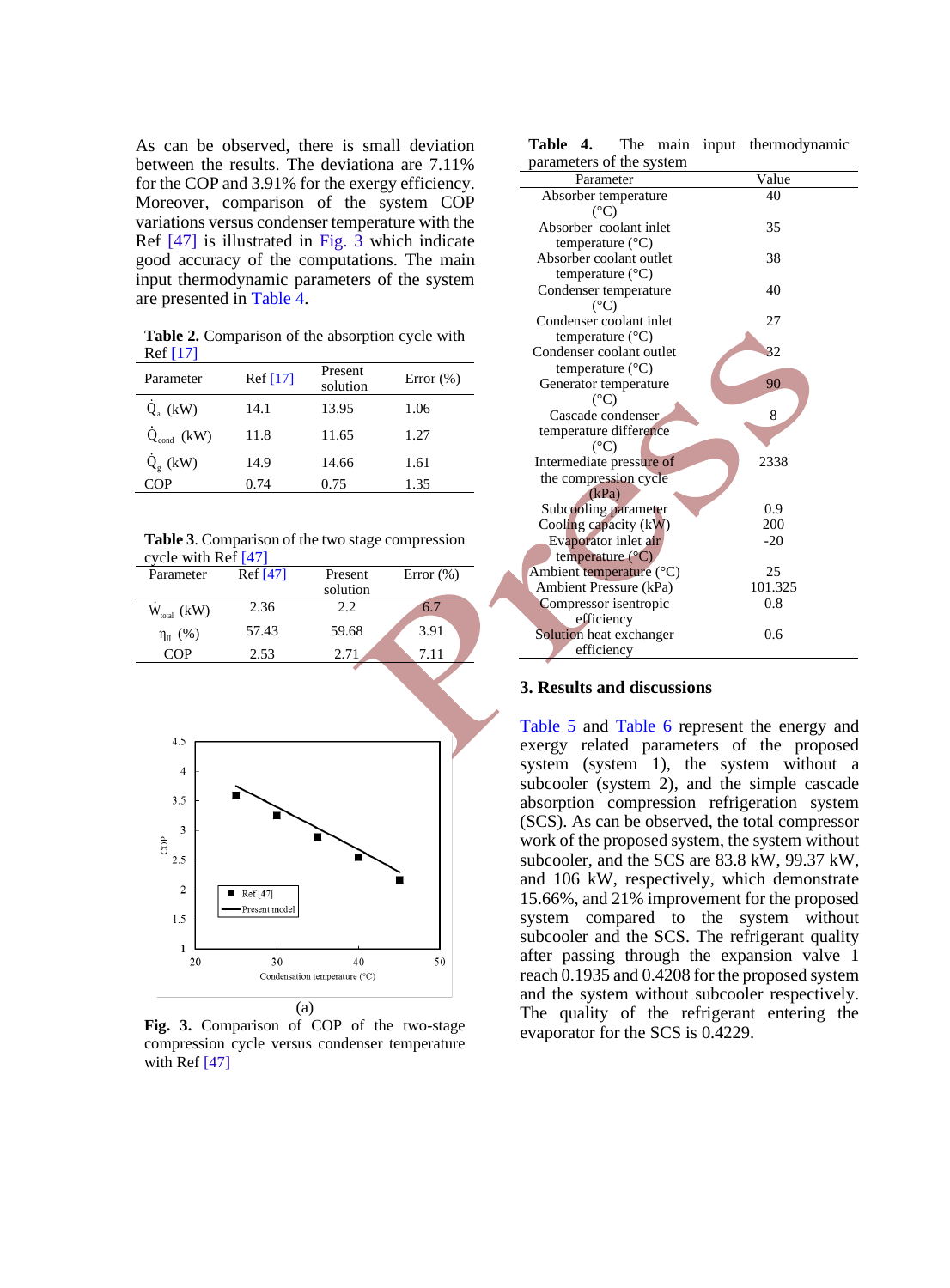<span id="page-7-0"></span>**Table 5.** Energy results of the system

| Parameter                              | System 1 | System 2 | SCS    |
|----------------------------------------|----------|----------|--------|
| $Q_{evap}$ (kW)                        | 200      | 200      | 200    |
| $Q_{\rm a}$ (kW)                       | 359.7    | 379.5    | 387.9  |
| $Q_{\text{cas}}$ (kW)                  | 283.8    | 299.4    | 306    |
| $Q_{\text{cond}}$ (kW)                 | 301.8    | 318.4    | 325.5  |
| $Q_{g}$ (kW)                           | 377.8    | 398.5    | 387.9  |
| $Q_{\text{shx}}$ (kW)                  | 51.4     | 54.22    | 55.42  |
| $COP_{total}$                          | 0.4333   | 0.4017   | 0.3896 |
| $\dot{W}_{\rm compression I}$<br>(kW)  | 51.27    | 54.09    |        |
| $\dot{W}_{\rm compression II}$<br>(kW) | 32.52    | 45.29    |        |
| $W_{\rm com (total)}$<br>(kW)          | 83.8     | 99.37    | 106    |

The lower quality of the refrigerant entering the evaporator increases the enthalpy difference through the evaporator. Considering the constant cooling capacity, the mass flow rate passing through the evaporator and consequently the required power of the compressor I decreases. Furthermore, the refrigerant enters the compressor II and the SCS compressor at temperatures -14.1°C and -40°C, respectively, which leads to lower compressor work in the proposed system compared to the SCS. Accordingly, using a flash intercooler with subcooler lowers the electrical work of the system, which leads to improving the total system COP by 7.86% and 11.21% in comparison with the flash intercooler system without a subcooler and the SCS, respectively. The exergy destruction values of system1, system 2 and the SCS components are presented in [Table 6.](#page-7-1)

<span id="page-7-1"></span>

| Table 6. Exerg results of the system       |          |          |            |  |
|--------------------------------------------|----------|----------|------------|--|
| Parameter                                  | System 1 | System 2 | <b>SCS</b> |  |
| $I_{a}$ (kW)                               | 21.92    | 23.12    | 23.63      |  |
| $I_{evap}$ (kW)                            | 5.112    | 5.115    | 5.208      |  |
| $I_{\text{cascade}}\left(\text{kW}\right)$ | 12.01    | 13.33    | 21.96      |  |
| $I_{\text{cond}}(kW)$                      | 10.76    | 11.35    | 11.6       |  |
| $I_{g}$ (kW)                               | 12.96    | 13.67    | 13.98      |  |
| $I_{\text{SHX}}$ (kW)                      | 2.646    | 2.791    | 2.853      |  |
| compressorI<br>(kW)                        | 7.111    | 7.501    |            |  |

| compressorII       | 5.003  | 6.966  |        |
|--------------------|--------|--------|--------|
| (kW)               |        |        |        |
| com(total)<br>(kW) | 12.114 | 14.467 | 17.51  |
| $I_{Fv1}$ (kW)     | 7.569  | 26.74  | 26.97  |
| $I_{Fv2}$ (kW)     | 4.53   | 2.307  |        |
| $I_{Ex3}$ (kW)     | 0.79   | 0.8333 | 0.8515 |
| $I_{FSH}$ (kW)     | 6.695  | 3.132  |        |
| $I_{total}$ (kW)   | 97.21  | 116.3  | 124.6  |
| $\eta_{II}$ total  | 0.3844 | 0.345  | 0.33   |
| $E_{in}$ (kW)      | 157.9  | 177.5  | 185.9  |
|                    |        |        |        |

As can be seen, the total exergy destruction of system 1 and system 2 is lower than the total exergy destruction of the SCS. The higher exergy destruction of the SCS is due to high values of exergy destructions in the evaporator, cascade condenser, compressor, and the expansion valve 2. In the SCS, the higher temperature difference through the expansion valve 2 and the cascade condenser, the higher enthalpy difference through the evaporator, the higher mass flow rate of the refrigerant, and the higher compressor work leads to an increase in the total exergy destruction in comparison with the system 1 and the system 2. The total exergy destructions for system 1, system 2 and the SCS are 97.21kW, 116.3kw, and 124.6kW, respectively. The lower exergy destruction in system 1 and system 2 result in 11.42% and 16.48% enhancement in the exergy efficiency for these systems compared to the flash intercooler system without subcooler and the SCS, respectively.

[Fig.](#page-6-2) 4 shows the variations of the thermodynamic performance parameters of the system with intermediate pressure. As intermediate pressure increases, the COP of the system increases up to 2756 kPa and then declines for higher intermediate pressures. Increasing the intermediate pressure cause to increase in the pressure difference for compressor I and, on the contrary, decreases the pressure difference of the compressor II. So there is an optimum value for the intermediate pressure, which minimizes the total electric work of the system. As it can be observed, increasing the intermediate pressure, yields a similar trend for the exergy efficiency. In higher intermediate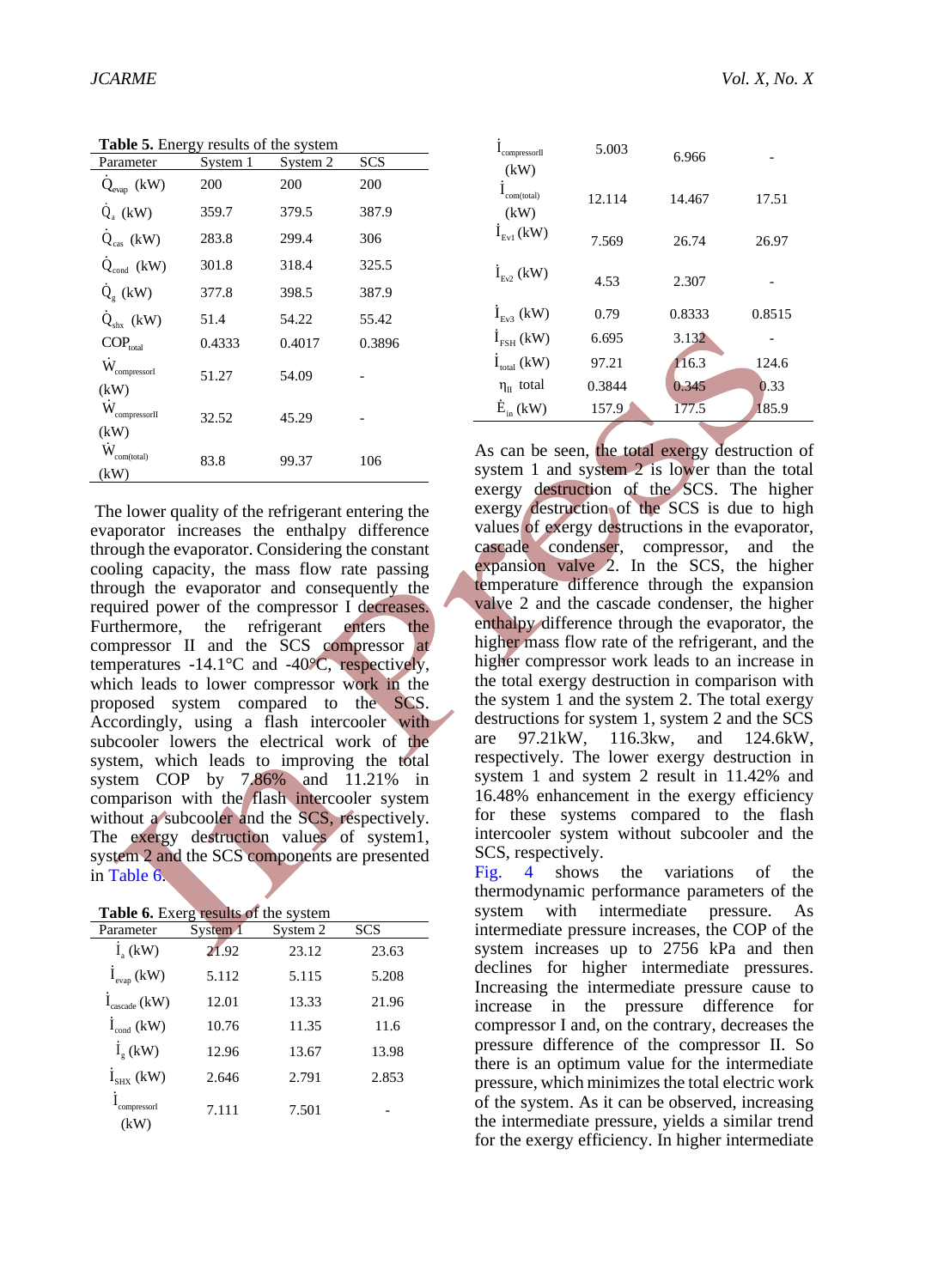pressures, the decrement of exergy destruction of the compressor II, expansion valve 2 and, cascade condenser cannot compensate for the increment of the exergy destruction of the expansion valve1, compressor I, and flash tank.



**Fig. 4.** Variations of the (a) COP and compressor works, (b) exergy efficiency, input exergy and exergy destructions with respect to intermediate pressure of the compression cycle

[Fig.](#page-8-0) 5 illustrates the variations of the energy and exergy parameters of the system for various amounts of temperature differences of the cascade condenser. By increasing the DTcas, the exit temperature of the compressor II increases, which results in increasing the corresponding saturation pressure, and consequently, the electric work done by the compressor II increases. Moreover, in the higher DTcas, the enthalpy difference of the compression side of the cycle increases, while the enthalpy difference of the absorption side, remains constant. So the mass flow rate of the absorption refrigerant increases, which causes to increase more heat energy for the generator, and the system COP decreases. Furthermore, the exergy destruction

of the cycle increases with increasing of the DTcas. The main reason for this increment is the increase in the exergy destruction of the cascade condenser. By increasing the DTcas from 8 to 18,  $Q<sub>g</sub>$  and  $\dot{W}_{\text{compression}}$  increase about 17% and 58% which leads to 19.5% reduction of the system COP respectively. Moreover, the exergy destruction rises about 54% by increasing the DTcas from 8 to 18.



<span id="page-8-0"></span>**Fig. 5.** Variations of the (a) COP and compressor works, (b) exergy efficiency, input exergy and exergy destructions with respect to DTcas

The effect of T<sub>evap</sub> on thermodynamic performance of the system has been shown in [Fig.](#page-9-0) 6. It is clear that with increasing the  $T_{evap}$ , the system COP and the exergy efficiency increase. The reason is the decrease in total electrical work done by the compressors due to the reduction of the pressure difference of the cycle. Furthermore, by increasing the  $T_{evap}$  and subsequently decreasing the work demand for compressor I, the temperature at the exit of the compressor I decreases, which leads to reduce the enthalpy difference for the compression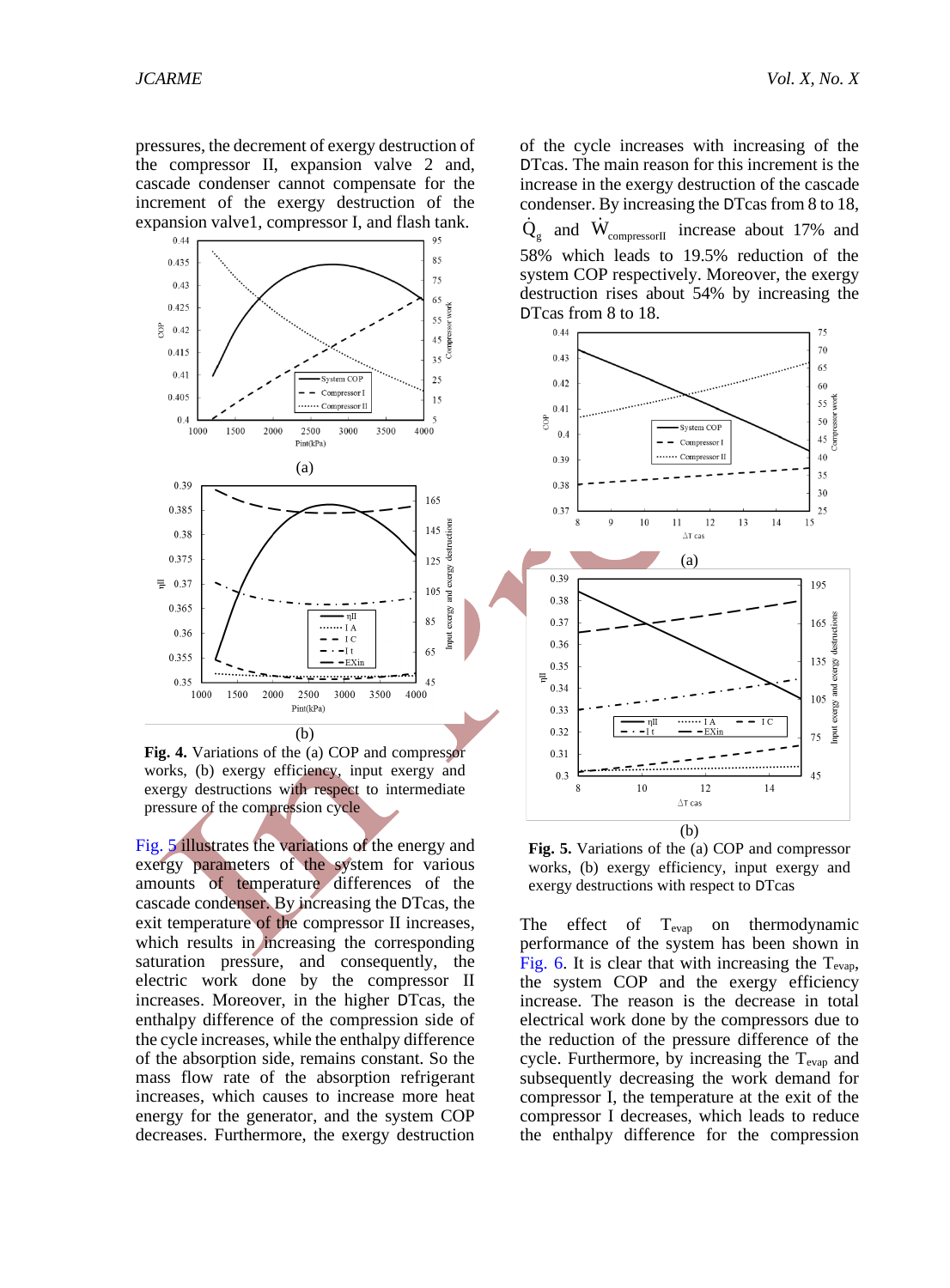section of the cascade condenser. As the temperature at the two sides of the absorption side of the cascade condenser is fixed, the mass flow rate of the absorption refrigerant decreases that reduce the generator heat input.



<span id="page-9-0"></span>**Fig. 6.** Variations of the (a) COP and compressor works, (b) exergy efficiency, input exergy and exergy destructions with respect to evaporator temperature

The reduction of the generator heat is another reason for reducing the COP of the system. By increasing the evaporator temperature, the exergy destruction of the absorption and the compression section of the cycle decreases. The most apparent reduction in exergy destruction occurs in the Ev1. In higher evaporator temperatures, the pressure loss through the Ev1 reduces, which causes to decrease in the exergy destruction. The reduction in the compressor works, and mass flow rate of the absorption cycle refrigerant are the other considerable factors for reduction in the exergy destruction. However, the ratio of the exergy destruction to the inlet exergy is less for the lower evaporator temperatures, so that the exergy efficiency increases.

The variations of the energy and exergy parameters of the system with cascade condenser temperature are depicted in [Fig.](#page-10-0) 7. As it can be observed, increasing the cascade condenser temperature up to 6.67°C increases the total system COP and then declines. Referring to equation (6), the main parameters affecting the total system COP are  $Q_g$  and  $\dot{W}_{tot}$ . Increasing the cascade condenser reduces the generator heat and increases the total electrical work for compressors. However, in temperatures higher than 6.67°C the effect of compressor work increase is more preponderate than generator heat reduction, so the total system COP decreases. On the other hand, the COP of the compression section decreases due to the increase in the required electrical work. Since the reduction of the electrical work is superior to the reduction of the generator heat load, the lower cascade condenser temperatures are more desirable. By increasing the cascade condenser temperature, the exergy destruction of the compression section increases while the exergy destruction of the absorption section almost remains constant. Hence the overall exergy destruction rate of the cycle increases, which lowers the exergy efficiency of the system.

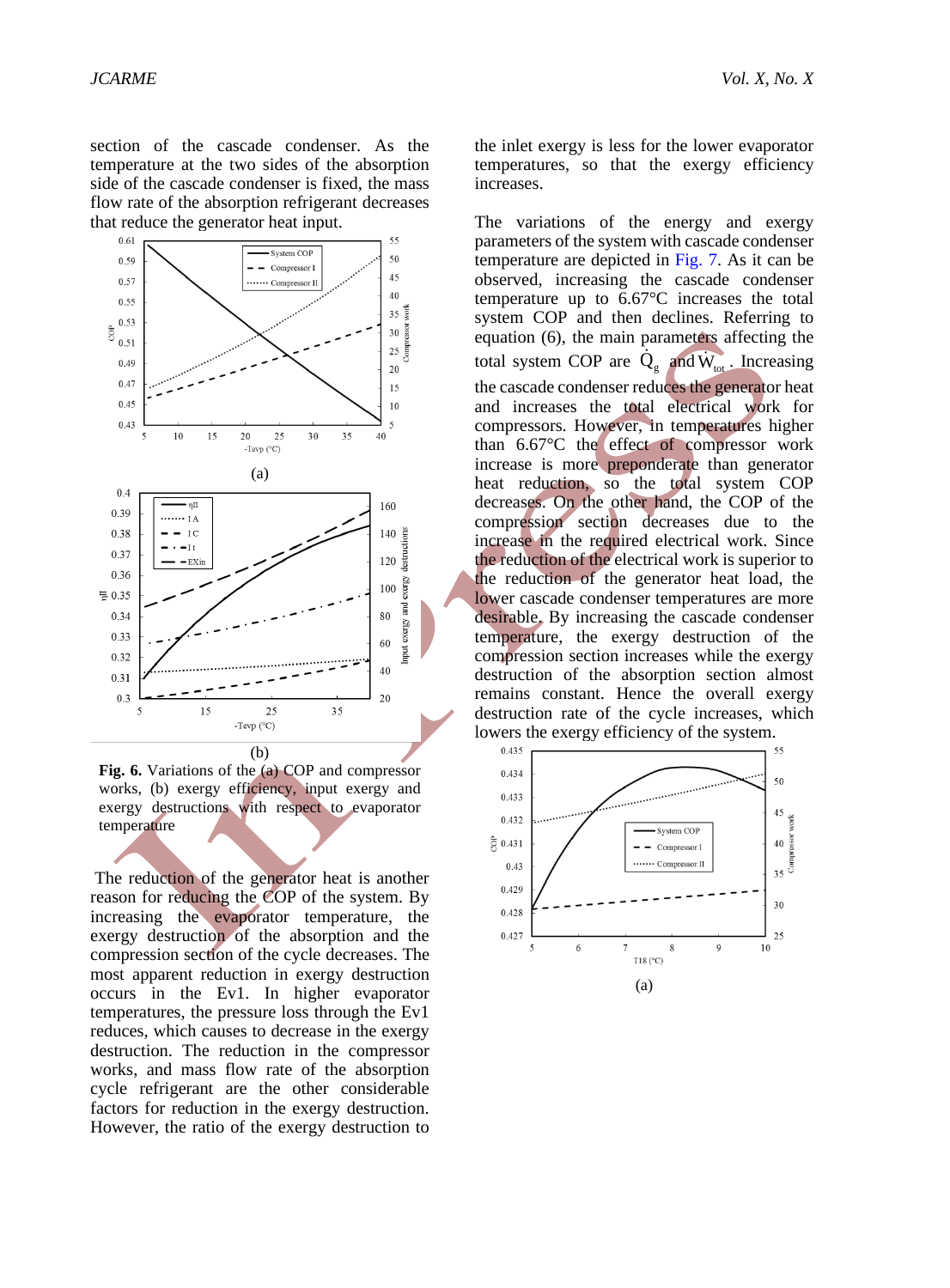

<span id="page-10-0"></span>**Fig. 7.** Variations of the (a) COP and compressor works, (b) exergy efficiency, input exergy and exergy destructions with respect to cascade condenser temperature

The effect of condenser temperature on thermodynamic performance of the system has been shown in [Fig.](#page-10-1) 8. By increasing the condenser temperature from 35°C to 40°C, the condenser pressure and consequently the generator pressure changes from 5.627 kPa to 7.381 kPa. Whereas the temperature of the cascade condenser and the evaporator of the compression section are kept fixed, the variations of the condenser temperature don't affect the performance of the compression section. The solubility of water in LiBr solution increases with the increase of generator pressure, which leads to an increase in the circulation ratio, so the generator heat load, increases by 2.86%. Hence, increasing the condenser temperature decreases the system COP. Moreover, increasing the condenser temperature leads to increase the temperature difference for the condenser and external cooling fluid, which increases the irreversibility of the condenser. Hence, the exergy efficiency of the cycle decreases by 0.94% with this temperature rise.



<span id="page-10-1"></span>**Fig. 8.** Variations of the (a) COP and compressor works, (b) exergy efficiency, input exergy and exergy destructions with respect to condenser temperature

[Fig.](#page-11-0) 9 plots the variations of the energy and exergy parameters of the system with generator temperature. It can be found from this figure that increasing Tg firstly rises the system COP, and then it remains constant. By increasing the generator temperature, the solubility of water in LiBr solution decreases, which results in a decrease in the circulation ratio and consequently the heat load of the generator. So the absorption section COP increases. However, with more increment in the generator temperature, the rate of solubility of the refrigerant in LiBr solution becomes continuously smaller, which leads to diminishing the decrease rate of the circulation ratio and generator heat load. So the system COP approaches a constant value.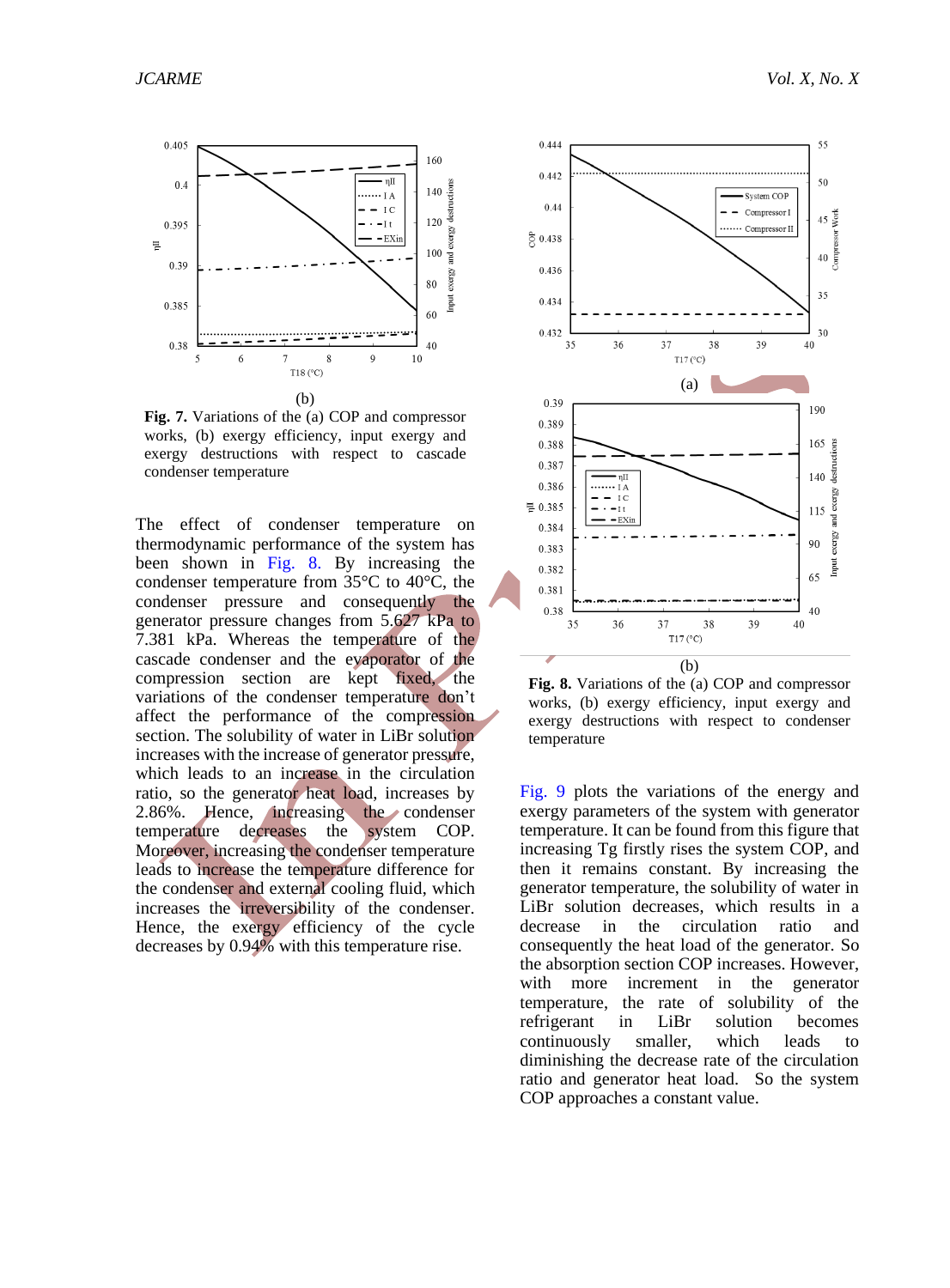

<span id="page-11-0"></span>**Fig. 9.** Variations of the (a) COP and compressor works, (b) exergy efficiency, input exergy and exergy destructions with respect to generator temperature

The exergy efficiency shows the same behavior as the system COP with increasing the generator temperature. In lower generator temperatures, the exergy entering the system is high to supply sufficient energy for evaporating the refrigerant in the generator. When Tg continues to rise, the temperature of the heat source increases, and the exergy difference between inlet and outlet temperatures of the external liquid increases, which leads to an increase in the inlet exergy of the system. Moreover, the irreversibility of the generator increases with more increasing the heat source temperature.

## **3. Conclusions**

In this work, the thermodynamic analysis is carried out for an absorption two-stage compression cycle equipped with a flash tank.

The effect of subcooling the refrigerant in the flash tank is investigated and the results are compared with a simple cascade absorption compression cycle. The proposed cycle enhances the COP and the exergy efficiency of the system by 7.86% and 11.21 % in comparison with the system without a subcooler. The enhancement for the COP and the exergy efficiency are 11.42%, and 16.48% compared to a simple cascade absorption compression refrigeration system. The most important contributions of the parametric study investigation are as follows:

- There is an optimum value for the intermediate pressure of the compression cycle, which maximizes the COP and the exergy efficiency.

- Increasing the  $DT_{cas}$  increases the compressor works of the compression cycle and the exergy destruction of the cascade condenser, so the COP and the exergy efficiency decrease with increasing the DT<sub>cas</sub>.

In higher evaporator temperatures, the electrical work done by the compressors decrease which cause to increase the COP of the system. Moreover, decreasing the exergy destruction of the Ev2 and the mass flow rate of the absorption cycle can be observed in the higher evaporator temperatures. However the higher ratio of the exergy destruction to the inlet exergy at lower evaporator temperatures increases the exergy efficiency of the cycle.

- Increasing the cascade condenser temperature, reduces the generator heat and increases the total electrical work of the compressors. However, in temperatures higher than 6.67°C the effect of compressor work increase is more considerable which reduce the COP of the system. In higher cascade condenser temperatures, the exergy destruction of the compression section increases, while the exergy destruction of the absorption section almost remains constant. Hence the total exergy destruction of the cycle increases.

- By increasing the condenser temperature from 35°C to 40°C, the generator heat load, increases by 2.86%. Hence, increasing the condenser temperature decreases the system COP. This temperature rise decrease the exergy efficiency of the system by 0.98%.

- By increasing the generator temperature, the circulation ratio, and consequently the heat load of the generator decreases, so the COP of the system increases. The exergy efficiency shows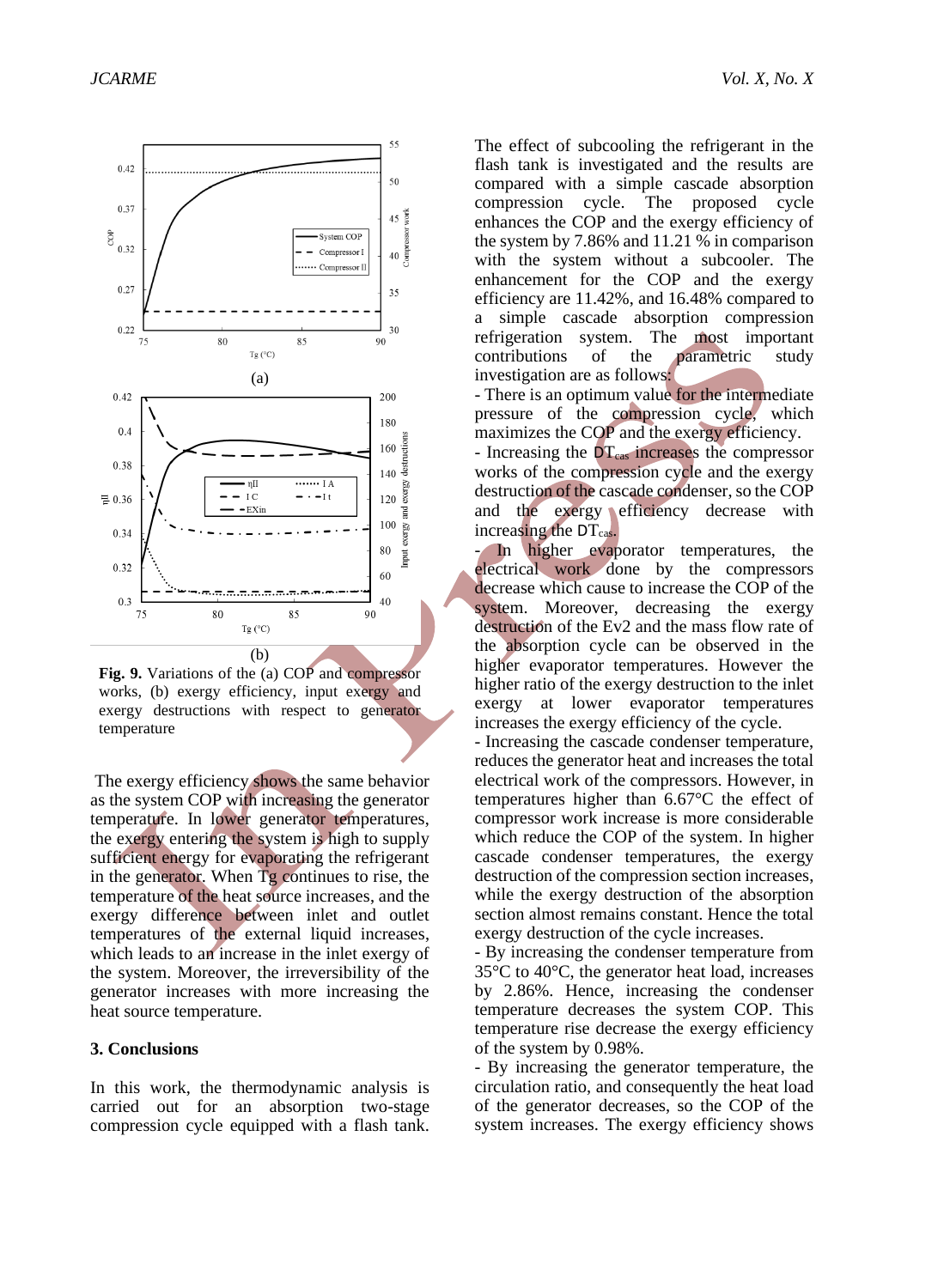the same behavior like the system COP with increasing the generator temperature.

# **References**

- <span id="page-12-0"></span>[1] Y. T. Ge, S. A. Tassou, I. Chaer and N. Suguartha, "Performance evaluation of a tri-generation system with simulation and experiment," *Appl. Energy.,* Vol. 86, No. 11, pp. 2317-2326, (2009).
- [2] P. Jakończuk, K. Śmierciew, H. Zou, D. Butrymowicz and A. Dudar, "Temperature drop of heating fluid as a primary condition for effective utilization of low-grade heat using flash cycles and zeotropic mixtures in refrigeration ejector systems," *Energy Sources Part A.,* pp. 1-19, (2021).
- [3] S. M. H. Mohammadi and M. Ameri, "Energy and exergy analysis of absorption–compression hybrid airconditioning system," *HVAC&R Research,* Vol. 19, No. 6, pp. 744-753, (2013).
- [4] M. Mohanraj, S. Jayaraj and Muraleedharan, "Environment friendly alternatives to halogenated refrigerants—A review," *Int. Greenhouse Gas Control.* , Vol. 3 No. 1, pp. 108-119, (2009).
- [5] P. Soni, A. Sur, V. K. Gaba and R. P. Sah, "Review on improvement of adsorption refrigeration systems performance using composite adsorbent: current state of art," *Energy Sources Part A.,* pp. 1-25, (2021).
- [6] J. Alinejad, "Lattice Boltzmann simulation of a fluid flow around a triangular unit of three isothermal cylinders," *J. Appl. Mech. Tech. Phys.,*  Vol. 57, No. 1, pp. 117-126, (2016).
- [7] J. Alinejad and J. A. Esfahani, "Lattice Boltzmann simulation of 3-dimensional natural convection heat transfer of CuO/water nanofluids," *Thermophys. Aeromech.,* Vol. 24, No. 1, pp. 95-108, (2017).
- <span id="page-12-1"></span>[8] Ashwni, A. F. Sherwani, D. Tiwari and A. Kumar, "Sensitivity analysis and

multi-objective optimization of organic Rankine cycle integrated with vapor compression refrigeration system," *Energy Sources Part A.,* pp. 1-13, (2021).

- [9] C. Cimsit and I. T. Ozturk, "Analysis of compression–absorption cascade refrigeration cycles," *Appl. Therm. Eng.,*  Vol. 40, pp. 311-317, (2012).
- [10] Y. Fan, L. Luo and B. Souyri, "Review of solar sorption refrigeration technologies: Development and applications," *Renewable Sustainable Energy Rev.,* Vol. 11, No. 8, pp. 1758- 1775, (2007).
- [11] J. Fernández-Seara, J. Sieres and M. Vázquez, "Compression–absorption cascade refrigeration system," *Appl. Therm. Eng.,* Vol. 26, No. 5, pp. 502- 512, (2006).
- [12] W. Han, L. Sun, D. Zheng, H. Jin, S. Ma and X. Jing, "New hybrid absorptioncompression refrigeration system based on cascade use of mid-temperature waste heat," *Appl. Energy.,* Vol. 106, pp. 383-390, (2013).
- [13] M. Wang, T. M. Becker, B. A. Schouten, T. J. H. Vlugt and C. A. Infante Ferreira, "Ammonia/ionic liquid based doubleeffect vapor absorption refrigeration cycles driven by waste heat for cooling in fishing vessels," *Energy Convers. Manage.,* Vol. 174, pp. 824-843, (2018).
- [14] J. Alishah, S. Maddah, J. Alinejad and Y. Rostamiyan, "3D numerical simulation of flap geometry optimization around the cylinder to collection of split up droplet," *Fluid Dyn. Res.,* Vol. 53, No. 4, p. 045504, (2021)[.http://dx.doi.org/10.1088/1873-](http://dx.doi.org/10.1088/1873-7005/ac13bc) [7005/ac13bc](http://dx.doi.org/10.1088/1873-7005/ac13bc)
- [15] M. M. Peiravi and J. Alinejad, "Nano particles distribution characteristics in multi-phase heat transfer between 3D cubical enclosures mounted obstacles," *Alexandria Eng. J.,* Vol. 60, No. 6, pp. 5025-5038, (2021).
- <span id="page-12-2"></span>[16] G. Cacciola, G. Restuccia and G. Rizzo, "Theoretical performance of an absorption heat pump using ammonia-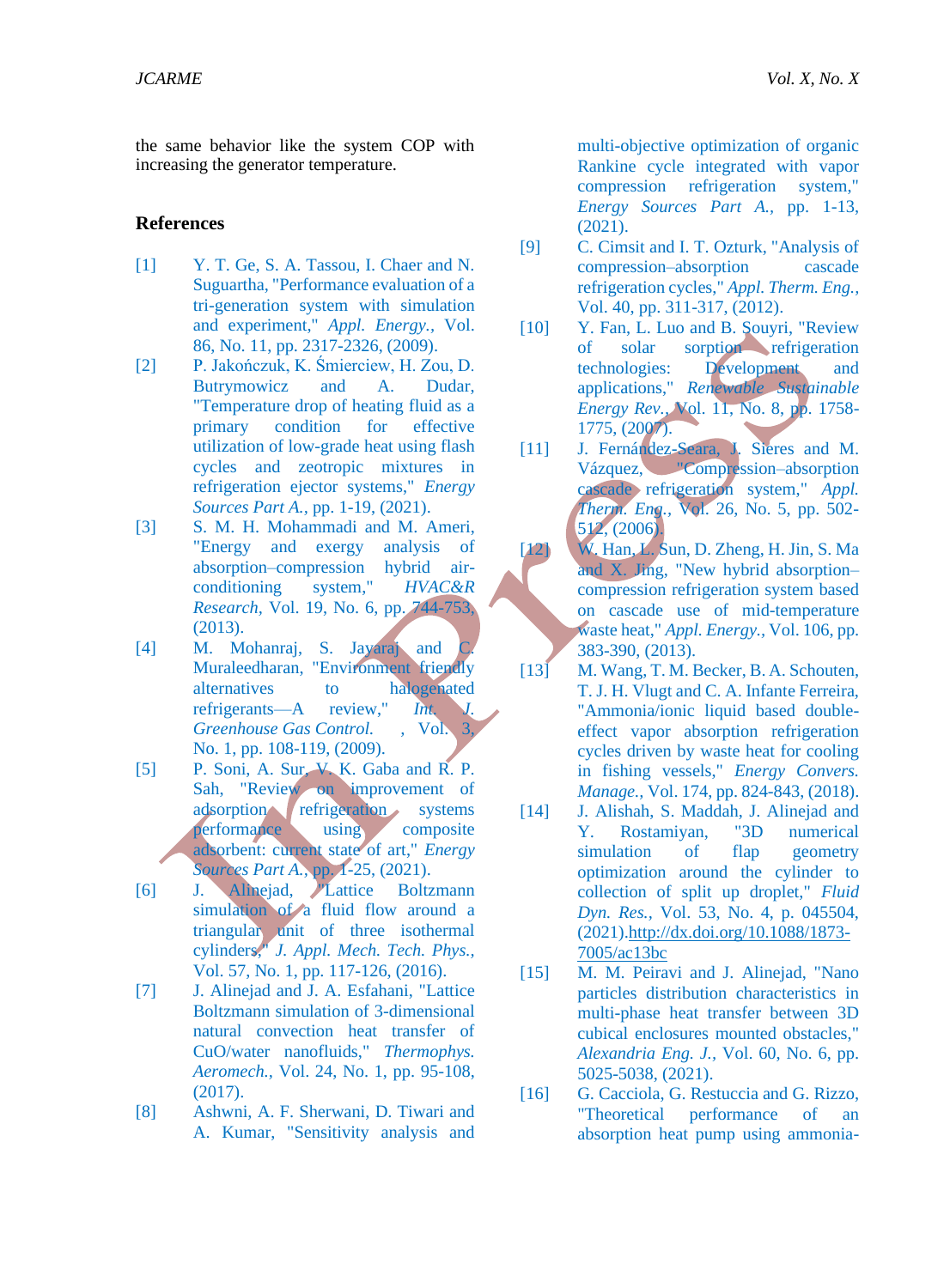water-potassium hydroxide solution," *Heat Recovery Syst. CHP.,* Vol. 10, No. 3, pp. 177-185, (1990).

- <span id="page-13-11"></span>[17] G. A. Florides, S. A. Kalogirou, S. A. Tassou and L. C. Wrobel, "Modelling, simulation and warming impact assessment of a domestic-size absorption solar cooling system," *Applied Thermal Engineering,* Vol. 22, No. 12, pp. 1313-1325, (2002).
- [18] P. Srikhirin, S. Aphornratana and S. Chungpaibulpatana, "A review of absorption refrigeration technologies," *Renewable Sustainable Energy Rev.,*  Vol. 5, No. 4, pp. 343-372, (2001).
- [19] I. Dincer and M. Kanoglu, "Refrigeration System Components," in *Refrigeration Systems and Applications*, pp. 105-153. (2010).
- [20] M. M. Peiravi, J. Alinejad, d. ganji and s. maddah, "Numerical study of fins arrangement and nanofluids effects on three-dimensional natural convection in the cubical enclosure," (in en), *Chall. Nano Micro Scale Sci. Tech.,* Vol. 7, No. 2, pp. 97-112, (2019).
- [21] M. M. Peiravi, J. Alinejad, D. D. Ganji and S. Maddah, "3D optimization of baffle arrangement in a multi-phase nanofluid natural convection based on numerical simulation," *Int. J. Numer. Methods Heat Fluid Flow.,* Vol. 30, No. 5, pp. 2583-2605, (2020).
- <span id="page-13-0"></span>[22]  $E \sim B$ . Ratts and J. S. Brown, "A generalized analysis for cascading single fluid vapor compression refrigeration cycles using an entropy generation minimization method," *Int. J. Refrig.,* Vol. 23, No. 5, pp. 353-365, (2000).
- <span id="page-13-1"></span>[23] W. Bingming, W. Huagen, L. Jianfeng and X. Ziwen, "Experimental investigation on the performance of NH3/CO2 cascade refrigeration system with twin-screw compressor," *Int. J. Refrig.,* Vol. 32, No. 6, pp. 1358-1365, (2009).
- <span id="page-13-2"></span>[24] T.-S. Lee, C.-H. Liu and T.-W. Chen, "Thermodynamic analysis of optimal condensing temperature of cascade-

condenser in CO2/NH3 cascade refrigeration systems," *Int. J. Refrig.,*  Vol. 29, No. 7, pp. 1100-1108, (2006).

- <span id="page-13-3"></span>[25] S. Bhattacharyya, S. Bose and J. Sarkar, "Exergy maximization of cascade refrigeration cycles and its numerical verification for a transcritical CO2– C3H8 system," *Int. J. Refrig.,* Vol. 30, No. 4, pp. 624-632, (2007).
- <span id="page-13-4"></span>[26] H. M. Getu and P. K. Bansal, "Thermodynamic analysis of an R744– R717 cascade refrigeration system," *Int. J. Refrig.,* Vol. 31, No. 1, pp. 45-54, (2008).
- <span id="page-13-5"></span>[27] S. M. Zubair, M. Yaqub and S. H. Khan, "Second-law-based thermodynamic analysis of two-stage and mechanicalsubcooling refrigeration cycles," *Int. J. Refrig.,* Vol. 19, No. 8, pp. 506-516, (1996).
- <span id="page-13-6"></span>[28] B. Ghorbani, M.-H. Hamedi, M. Amidpour and M. Mehrpooya, "Cascade refrigeration systems in integrated cryogenic natural gas process (natural gas liquids (NGL), liquefied natural gas (LNG) and nitrogen rejection unit (NRU))," *Energy,* Vol. 115, pp. 88-106, (2016).
- <span id="page-13-7"></span>[29] M. Mehrpooya, M. Omidi and A. Vatani, "Novel mixed fluid cascade natural gas liquefaction process configuration using absorption refrigeration system," *Appl. Therm. Eng.,* Vol. 98, pp. 591-604, (2016).
- <span id="page-13-8"></span>[30] E. Torrella, J. A. Larumbe, R. Cabello, R. Llopis and D. Sanchez, "A general methodology for energy comparison of intermediate configurations in two-stage vapour compression refrigeration systems," *Energy,* Vol. 36, No. 7, pp. 4119-4124, (2011).
- <span id="page-13-9"></span>[31] O. Rezayan and A. Behbahaninia, "Thermoeconomic optimization and exergy analysis of CO2/NH3 cascade refrigeration systems," *Energy,* Vol. 36, No. 2, pp. 888-895, (2011).
- <span id="page-13-10"></span>[32] M. Aminyavari, B. Najafi, A. Shirazi and F. Rinaldi, "Exergetic, economic and environmental (3E) analyses, and multi-objective optimization of a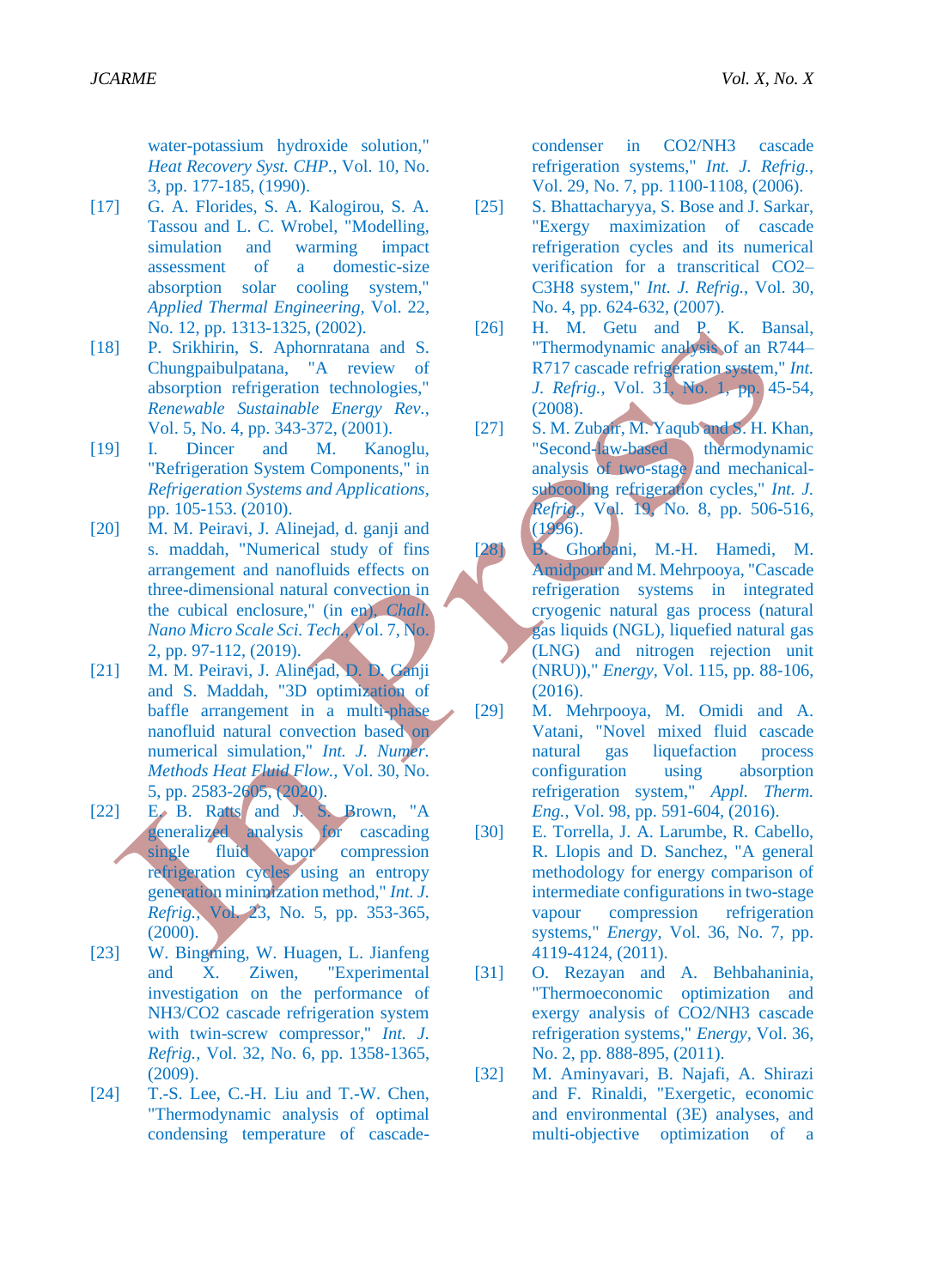CO2/NH3 cascade refrigeration system," *Appl. Therm. Eng.,* Vol. 65, No. 1, pp. 42-50, (2014).

- <span id="page-14-0"></span>[33] S. Eini, H. Shahhosseini, N. Delgarm, M. Lee and A. Bahadori, "Multiobjective optimization of a cascade refrigeration system: Exergetic, economic, environmental, and inherent safety analysis," *Appl. Therm. Eng.,*  Vol. 107, pp. 804-817, (2016).
- <span id="page-14-1"></span>[34] A. Kilicarslan and M. Hosoz, "Energy and irreversibility analysis of a cascade refrigeration system for various refrigerant couples," *Energy Convers. Manage.,* Vol. 51, No. 12, pp. 2947- 2954, (2010).
- <span id="page-14-2"></span>[35] S. S. Baakeem, J. Orfi and A. Alabdulkarem, "Optimization of a multistage vapor-compression refrigeration system for various refrigerants," *Appl. Therm. Eng.,* Vol. 136, pp. 84-96, (2018).
- <span id="page-14-3"></span>[36] **Z.** Sun *et al.*, "Comparative analysis of thermodynamic performance of a cascade refrigeration system for refrigerant couples R41/R404A and R23/R404A," *Appl. Energy.,* Vol. 184, pp. 19-25, (2016).
- <span id="page-14-4"></span>[37] J. Alberto Dopazo, J. Fernández-Seara, J. Sieres and F. J. Uhía, "Theoretical analysis of a CO2–NH3 cascade refrigeration system for cooling applications at low temperatures," *Appl. Therm. Eng.,* Vol. 29, No. 8, pp. 1577- 1583, (2009).
- <span id="page-14-5"></span>[38] M. Ma, J. Yu and X. Wang, "Performance evaluation and optimal configuration analysis of a CO2/NH3 cascade refrigeration system with falling film evaporator–condenser," *Energy Convers. Manage.,* Vol. 79, pp. 224- 231, (2014).
- <span id="page-14-6"></span>[39] Z. Sun, Q. Wang, Z. Xie, S. Liu, D. Su and Q. Cui, "Energy and exergy analysis of low GWP refrigerants in cascade refrigeration system," *Energy,* Vol. 170, pp. 1170-1180, (2019).
- <span id="page-14-7"></span>[40] J. Sarkar, S. Bhattacharyya and A. Lal, "Selection of suitable natural refrigerants pairs for cascade

refrigeration system," *Proc. Inst. Mech. Eng., Part A: J. Power Energy.,* Vol. 227, No. 5, pp. 612-622, (2013).

- <span id="page-14-8"></span>[41] F. E. Manjili and M. A. Yavari, "Performance of a new two-stage multiintercooling transcritical CO2 ejector refrigeration cycle," *Appl. Therm. Eng.,*  Vol. 40, pp. 202-209, (2012).
- <span id="page-14-9"></span>[42] M. Xing, J. Yu and X. Liu, "Thermodynamic analysis on a twostage transcritical CO2 heat pump cycle with double ejectors," *Energy Convers. Manage.,* Vol. 88, pp. 677-683, (2014).
- <span id="page-14-11"></span><span id="page-14-10"></span>[43] A. H. Mosaffa, L. G. Farshi, C. A. Infante Ferreira and M. A. Rosen, "Exergoeconomic and environmental analyses of CO2/NH3 cascade refrigeration systems equipped with different types of flash tank intercoolers," *Energy Convers. Manage.,* Vol. 117, pp. 442-453, (2016). [44] A. Nemati, R. Mohseni and M. Yari, "A comprehensive comparison between CO2 and Ethane as a refrigerant in a two-stage ejector-expansion transcritical refrigeration cycle integrated with an organic Rankine cycle (ORC)," *J. Supercrit. Fluids.,* Vol. 133, pp. 494-502, (2018).
- <span id="page-14-12"></span>[45] K. Kumar Singh, R. Kumar and A. Gupta, "Comparative energy, exergy and economic analysis of a cascade refrigeration system incorporated with flash tank (HTC) and a flash intercooler with indirect subcooler (LTC) using natural refrigerant couples," *Sustainable Energy Technol. Assess.,* Vol. 39, p. 100716, (2020).
- <span id="page-14-13"></span>[46] J. Ma, A. Mhanna, N. Juan, M. Brands and A. S. Fung, "Effects of Intercooling and Inter-Stage Heat Recovery on the Performance of Two-Stage Transcritical CO2 Cycles for Residential Heating Applications," *Energies,* Vol. 12, No. 24, (2019).
- <span id="page-14-14"></span>[47] E. Mancuhan, "A comprehensive comparison between low and medium temperature application refrigerants at a two-stage refrigeration system with